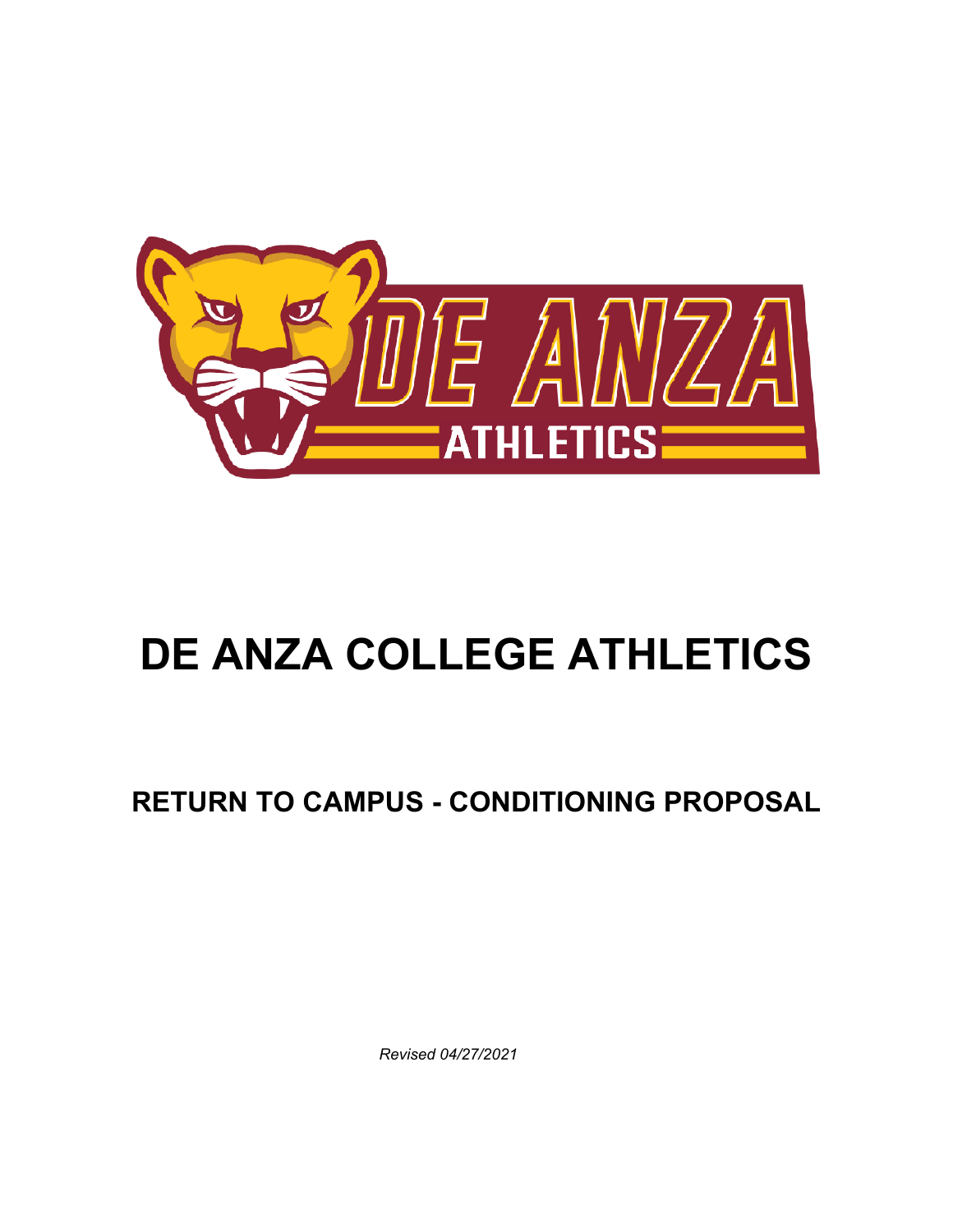# **TABLE OF CONTENTS**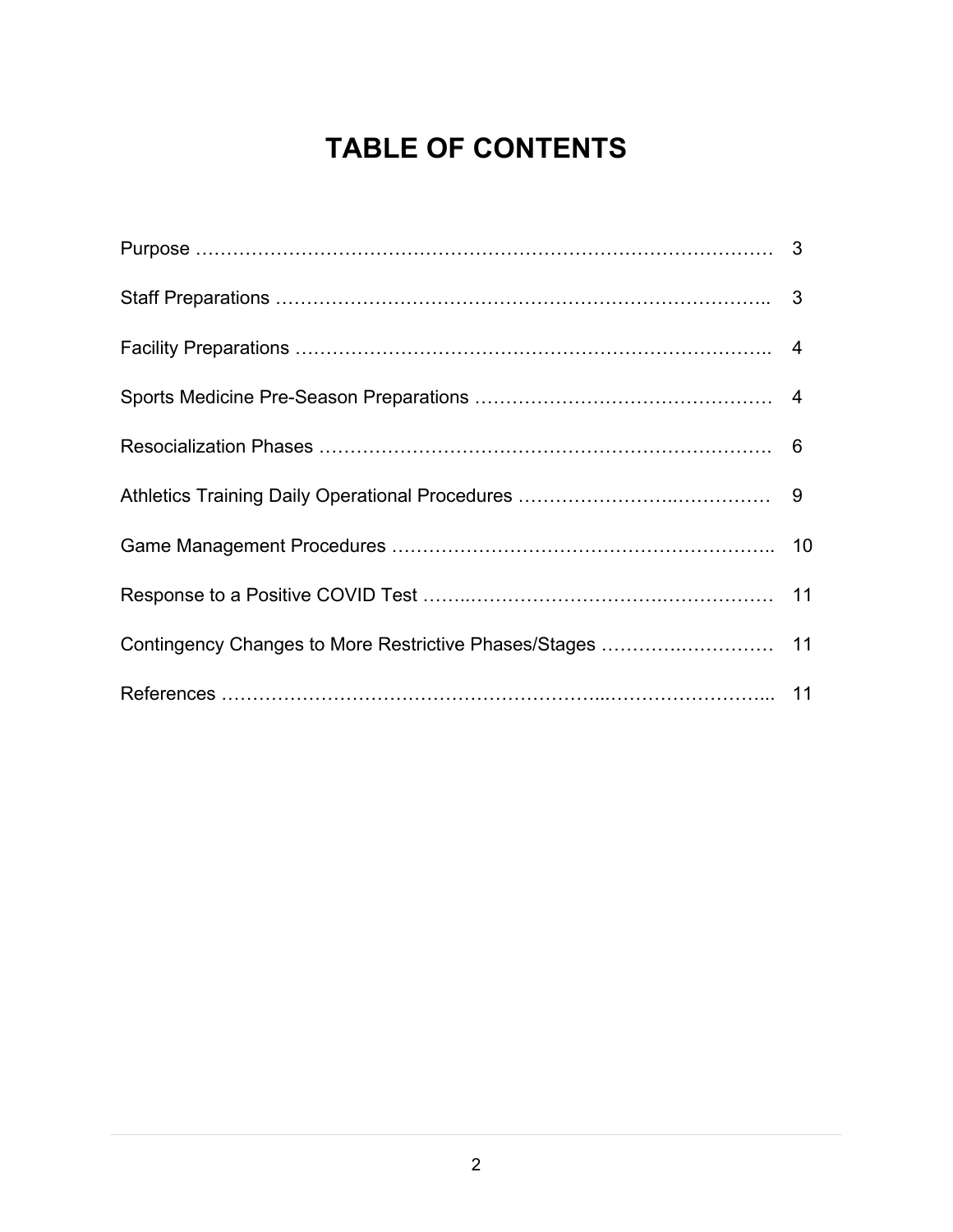#### **PURPOSE**

Our nation was changed drastically since 2020 with the sudden appearance of the COVID-19. In the United States, a meager 405 new daily cases were reported in the first week of March 2020 and by October, over 7 million cases had been reported. The infection rate is clearly alarming and even more so in epicenters, like that of Santa Clara County. Because of this the State of California issued a mandatory shelter-in-place order on March 19, 2020 and for the sake of the safety and well-being of our studentathletes the California Community College Athletic Association Board of Directors voted to postpone intercollegiate competitions indefinitely. The following week, De Anza College moved forward with a transition away from in-person instruction and by the end of the month our campus was closed to most students and personnel.

The following document has been created by the De Anza College Sports Medicine Staff to provide strategies for the safest way to re-introduce intercollegiate athletics onto campus following the COVID-19 pandemic. This is intended to be a fluid working document that will be revised as new information and recommendations are published. The following suggestions are designed to follow all federal, state and local regulations and guidelines, as well as the CCCAA and NATA guidelines.

This document is designed to work in conjunction with the following documents:

- 1. Foothill-De Anza Community College District Return to Campus Plan. *(link)*
- 2. Foothill-De Anza Community College District COVID Prevention Program (CPP). *(link)*

# **STAFF PREPARATIONS**

This section is designed to provide guidelines in conjunction with the De Anza College COVID-19 Task Force in regard to its Athletics Department administrators, faculty, classified staff, and volunteers. The following outlines the roles the staff need to take in our plan.

- 1. In accordance with the NATA and CCCAA, an institutional work group needs to be established with the following parties considered: administrators, faculty, classified professionals, and students.
- 2. An educational session led by the sports medicine staff via Zoom must be conducted for the intercollegiate coaching staff (including faculty and volunteers). This session must include, but not limited to the following:
	- a. The health risks posed to themselves and their student-athletes by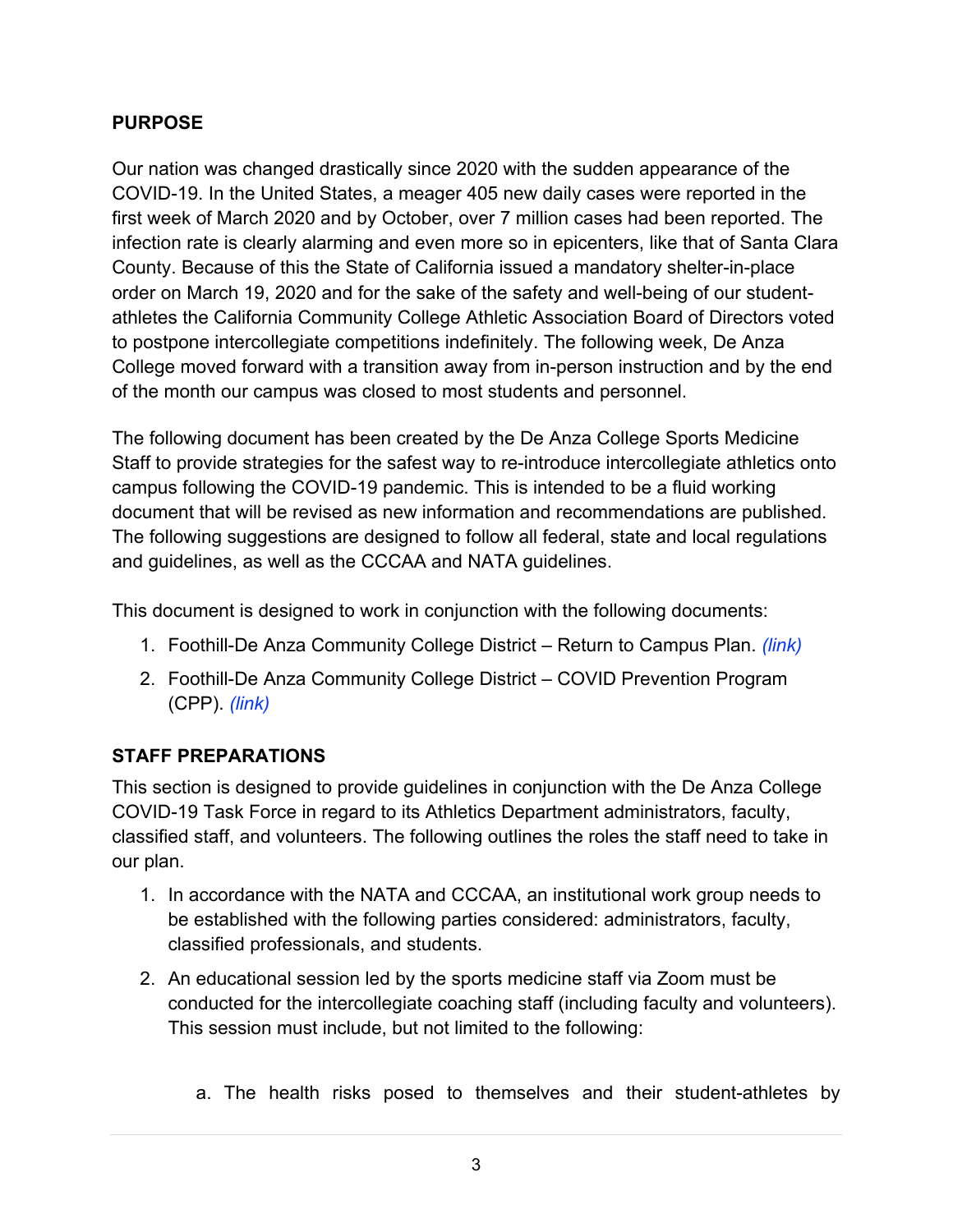participating in large group activities, vulnerable staff will have a one-onone meeting with the sports medicine staff if they are interested in returning to campus.

- b. Pertinent information on how to limit the spread of illnesses and their personal responsibility in mitigating exposure.
- c. The "new normal" procedures of the department. It must be understood that in the midst of a pandemic, we cannot and will not be the same.
	- i. We will be under stricter time constraints.
	- ii. Students feeling ill are not allowed at practice, period.
	- iii. We cannot make up for 3 months of SIP with 2 weeks of conditioning.
- d. YouTube videos and PowerPoints are available by the CCCATA.
- 1. Staff will be responsible for at home self-screening using the provided questionnaire. They are instructed to remain at home for 72 hours if they or someone in their household has a fever. At risk staff are recommended to stay at home and can return in the appropriate phase discussed below.
- 2. Coaches are expected to complete and maintain a CPR/AED and First Aid certification from an accredited program (i.e., American Red Cross or American Heart Association). Training will be hosted by the Sports Medicine Staff to certify individuals at their own expense. This is meant to allow life saving measures to be performed more promptly, if the sports medicine staff is unavailable to be on site.
- 3. Appropriate Personal Protective Equipment (PPE) shall be purchased and used in accordance with the District plans and this document.

# **FACILITY PREPARATIONS**

Facility preparations will be done in accordance with the Return to Campus Plan and the CPP. Specific requirements for the Athletics Program will be directed to and in coordination with the De Anza College Director of Operations.

# **SPORTS MEDICINE PRE-SEASON PREPARATIONS**

This section is designed to provide guidelines in conjunction with the De Anza College COVID-19 Task Force in regard to its Athletic Department procedures. The following outlines what prerequisites need to be fulfilled with the De Anza College Sports Medicine Team prior to partaking in intercollegiate athletics.

1. All student-athletes must attend a Zoom meeting with the Sports Medicine Staff; the following will be included in the presentation: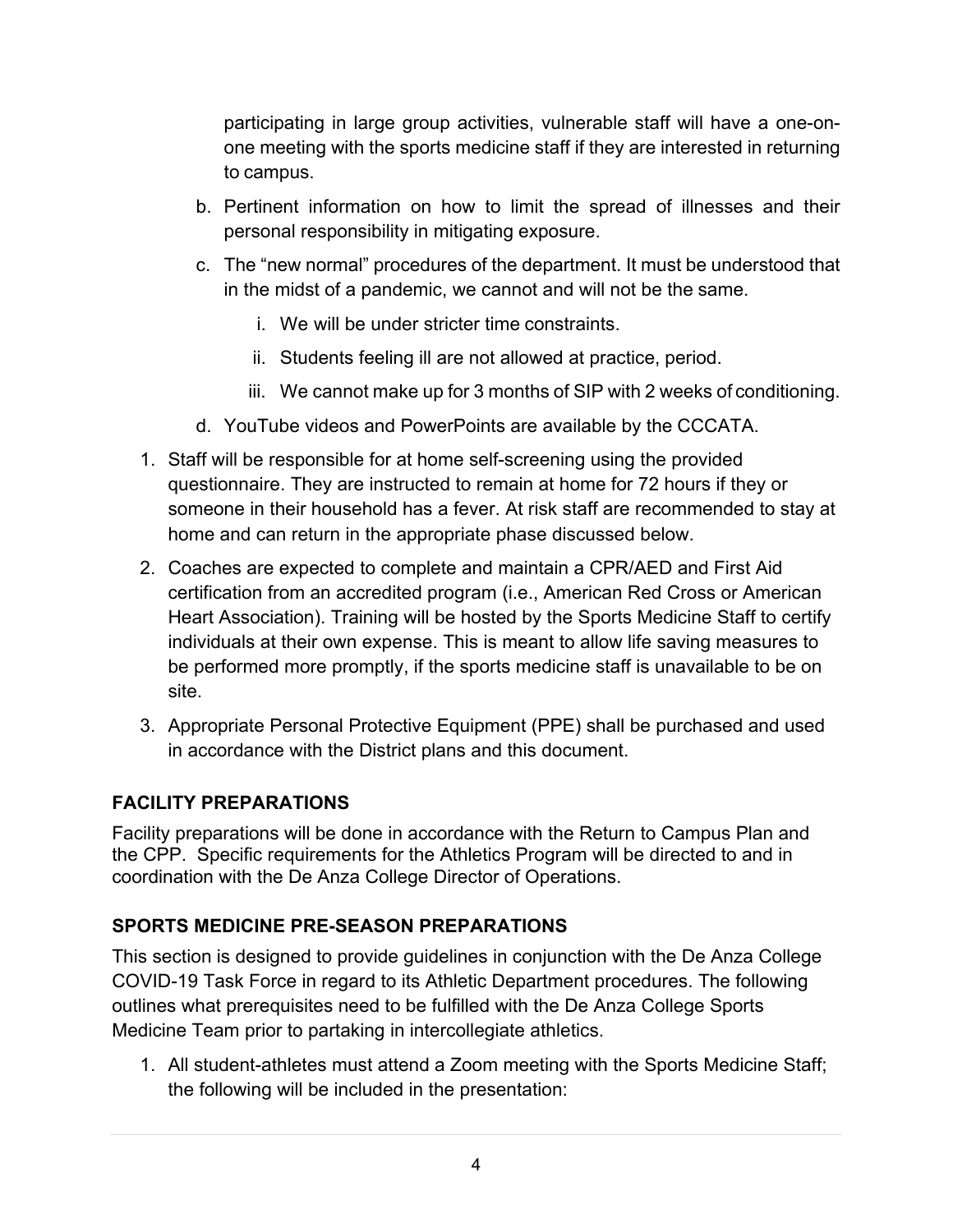- a. Athletic training facility rules
- b. Pre-season prerequisites
- c. Concussion Education (signs and symptoms, inherent risk, return protocol)
- d. COVID-19 Education (signs and symptoms, mitigating spread, inherent risk)
	- i. YouTube videos and PowerPoints are provided by the CCCATA.
- 2. All student-athletes must have a completed profile on Healthy Roster.
- 3. All student-athletes must have completed the documents on Healthy Roster.
	- a. Demographics.
	- b. Medical History & Authorization.
		- i. This now includes a section in regard to COVID-19.
		- ii. Any student-athlete marking a positive test themselves or in their household will be required to receive a note from their treating physician that they are cleared to participate in sports and large group activities; further cardiac work-up may be deemed necessary and will be the financial responsibility of the student-athlete.
		- iii. This will identify the vulnerable student-athletes.
	- c. Concussion Management Plan Acknowledgement.
	- d. COVID-19 Education Acknowledgement Form.
	- e. Mental Health Screening Form.
	- f. Insurance cards if applicable.
- 4. All student-athletes must complete a baseline concussion exam via SWAY.
- 5. All student-athletes must have a health screening completed by a MD/DO. An onsite exam will be provided at the expense of the student-athlete.
	- a. Mass screening will be by appointment only.
	- b. The fitness center will be utilized.
	- c. All of the above must be completed prior to scheduling an appointment.
	- d. Student-athletes will be expected to shower prior to their appointment.
	- e. Student-athletes will be expected to use a facial covering during their appointment.
	- f. Hand sanitizer will be used in between student-athletes by the sports medicine team.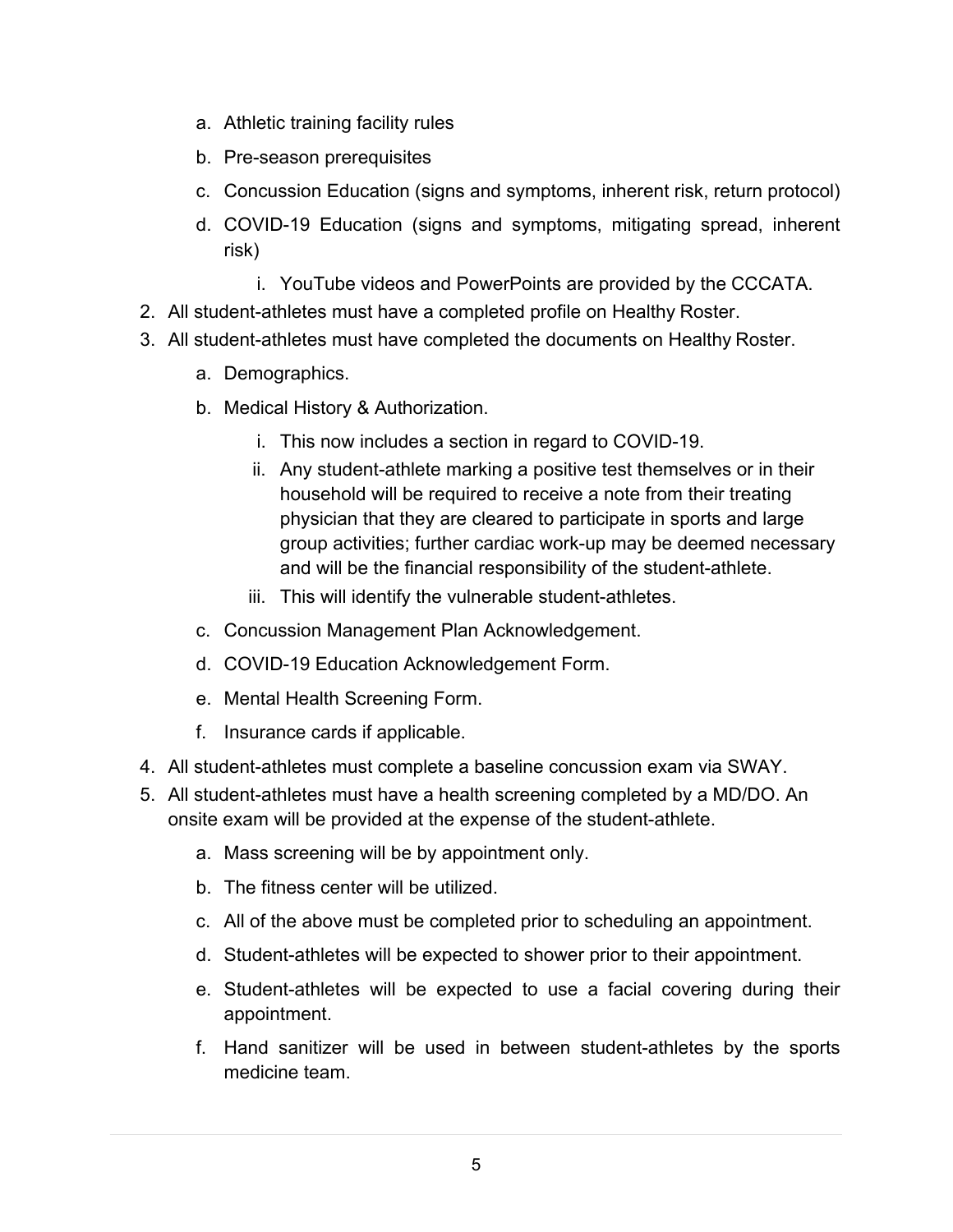#### **RESOCIALIZATION PHASES**

This section is designed to provide guidelines in conjunction with the Return to Campus Advisory Committee in regard to resocialization of intercollegiate athletics. The following outlines the core principles and a progressive return of intercollegiate athletics.

Phase details in this document are to supplement Stage and Phase information in the Return to Campus Plan and the De Anza Welcome Back Plan and is not intended to replace those sections.

#### CORE PRINCIPI ES

- 1. There must not be directives at the national level that preclude resocialization
- 2. State and local authorities must have in place a plan for resocialization.
	- a. Such plans include a downward trajectory of illnesses reported within a 14-day period.
	- b. Hospitals can treat all patients without crisis care and there is a robust testing program in place for at risk health workers.
- 3. There should be an institutional plan for resocialization for all students, including but not limited to.
	- a. Social distancing and protective equipment when possible.
	- b. Testing and isolating.
	- c. Sanitation.
	- d. School business travel.
	- e. Monitoring workforce and contact tracing.
- 4. There should be a departmental plan for resocialization for student-athletes.
- 5. There must be adequate personal protective equipment.
- 6. There must be ability to assess immunity to COVID-19 at a regional and local level.
- 7. There must be access to reliable and rapid diagnostic testing.
- 8. There must be in place a local surveillance system.
- 9. There must be clearly identified and transparent risk analyses in place.
- 10. All pre-season prerequisites must be completed.

#### PHASE 1: NON-CONTACT TRAINING PRINCIPLES

In order to begin this phase of resocialization all of the Core Principles must be met.

1. Vulnerable athletic department administrators, staff, faculty, volunteers, and student- athletes should continue to shelter in place. Vulnerable populations include individuals with serious underlying health conditions such as high blood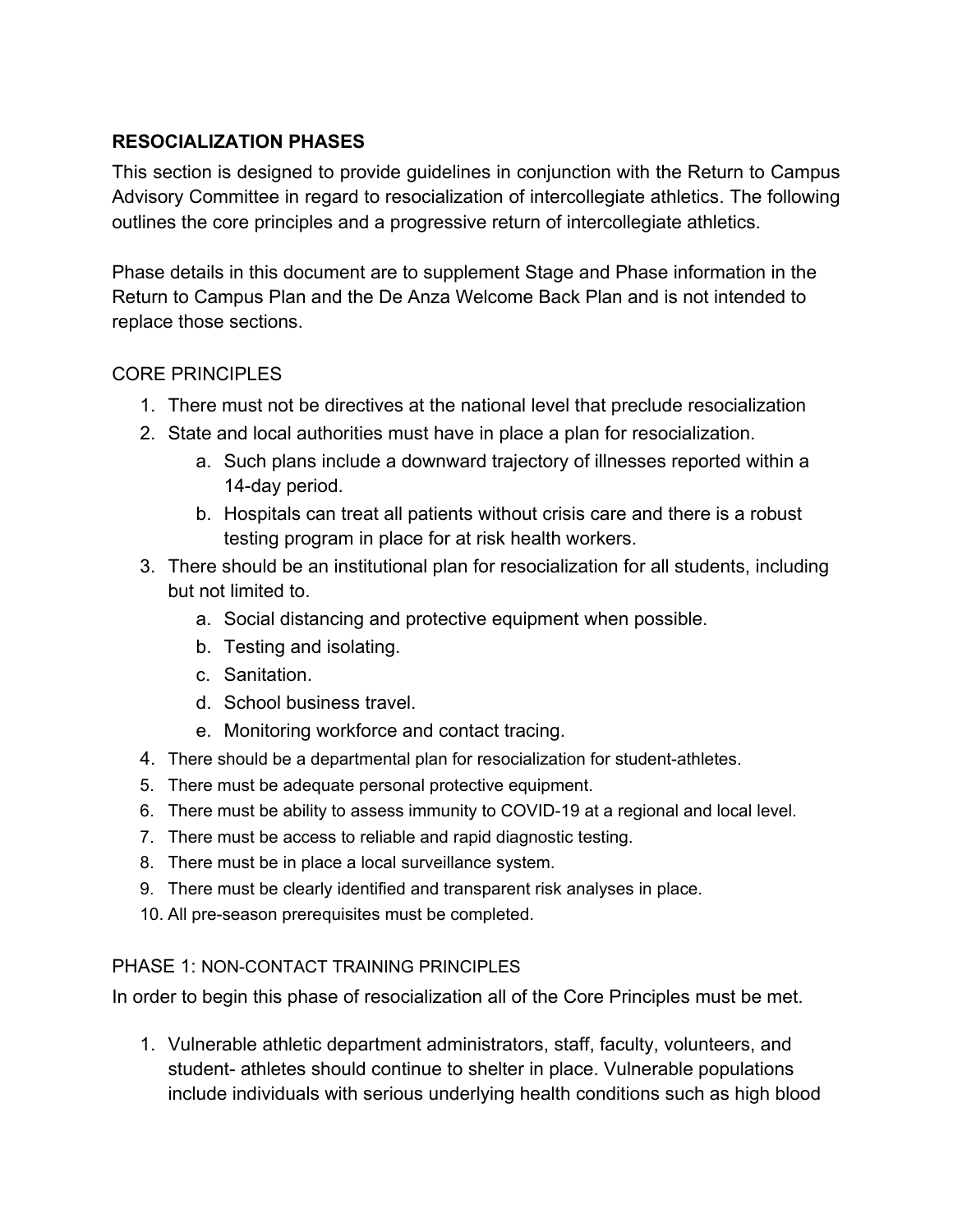pressure, chronic lung disease, diabetes, obesity, asthma, and those whose immune system is compromised.

- 2. Those living in residences where vulnerable individuals reside should be aware that the student-athletes participating in training can bring the virus home.
- 3. Physical distancing should continue.
- 4. Gatherings of more than 10 should be avoided.
- 5. Gyms and common areas should remain closed.
- 6. Virtual meetings should be encouraged.
- 7. Non-essential travel should be minimized.

#### PHASE 1: NON-CONTACT TRAINING PROTOCOLS

- 1. All individuals will be screened upon arrival.
- 2. Non-vulnerable staff and student-athletes will be allowed in groups of 10.
- 3. Training outside with physical distancing will be allowed.
- 4. Face coverings are required by all individuals on campus, unless 6 feet of distance can be maintained.
- 5. Strength training and sport specific training outside without equipment exchange will be allowed.
- 6. Access to showers and lockers will not be available.
- 7. The athletic training facility will only be accessible for emergent cases and scheduled appointments.
- 8. It is not expected that EQ will wash dirty laundry.
- 9. Coaches should design their program in accordance with the National Strength and Conditioning Association's  $50 \rightarrow 30 \rightarrow 20 \rightarrow 10 \rightarrow$  reduction recommendation. Environmental acclimatization should also be considered in program design.

#### PHASE 2: EQUIPMENT CONTACT TRAINING PRINCIPLES

In order to begin this phase of resocialization all of the Core Principles and Phase One Principles must be met without a rebound for 14 days.

- 1. Vulnerable individuals should continue to shelter in place.
- 2. Physical distancing should continue.
- 3. Gatherings of more than 50 people should be avoided.
- 4. Gyms and common areas should remain closed.
- 5. Virtual meetings should be encouraged.
- 6. Non-essential travel may resume.

#### PHASE 2: EQUIPMENT ONLY CONTACT TRAINING PROTOCOLS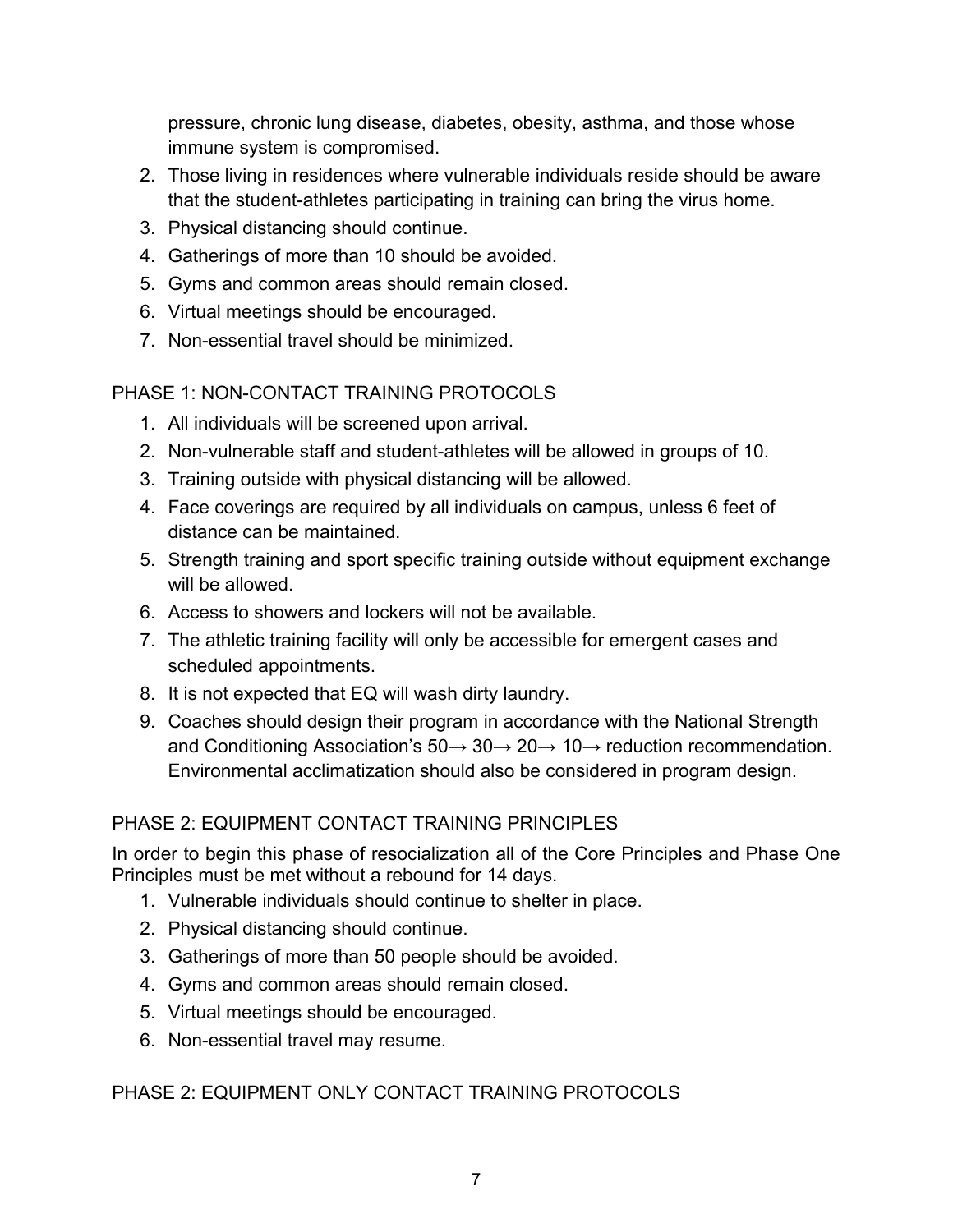- 1. All individuals will be screened upon arrival.
- 2. Non-vulnerable staff and student-athlete will be allowed in groups of 50
- 3. Training outside & inside with physical distancing will be allowed. Indoor facilities should keep the doors open to encourage ventilation.
- 4. Face coverings are required by all individuals on campus, unless 6 feet of distance can be maintained when outdoors.
- 5. Sport specific training with minimal equipment exchange will be allowed (ie balls for specific position group).
	- a. Equipment must be cleaned daily.
- 6. Equipment will be sanitized by training groups following use or between users
	- a. Sanitizing equipment spray, wipes, etc. will be provided to each training group and replenished as needed.
	- b. Following use, athletes and coaches will disinfect and clean equipment as directed by the product being used.
		- i. When using SaniGuard 24/7 or Cell Block 64, spray the items and then let air dry, do not wipe dry.
- 7. Team strength training can resume in small groups if physical distancing can be maintained. Equipment must be cleaned between student-athletes. Minimize lifts that require a spotter.
- 8. Access to showers and lockers will not be available.
- 9. The athletic training facility will only be accessible for emergent care and scheduled appointments.

# PHASE 3: CONTACT TRAINING PRINCIPLES

In order to begin this phase of resocialization all of the Core Principles, Phase One and Phase Two Principles must be met without a rebound for 14 days.

- 1. Vulnerable individuals can resume in-person interactions but should practice physical distancing and wear a mask when distancing is not feasible.
- 2. Gyms and common area can reopen if appropriate sanitation methods are implemented.
- 3. Unrestricted staffing may resume.

# PHASE 3: CONTACT TRAINING PROTOCOLS

- 1. All staff and student-athletes will be allowed with no group limit.
- 2. Normal training will be allowed.
- 3. Teams will be responsible for washing their own equipment daily, including but not limited to balls, racquets, football pads, etc..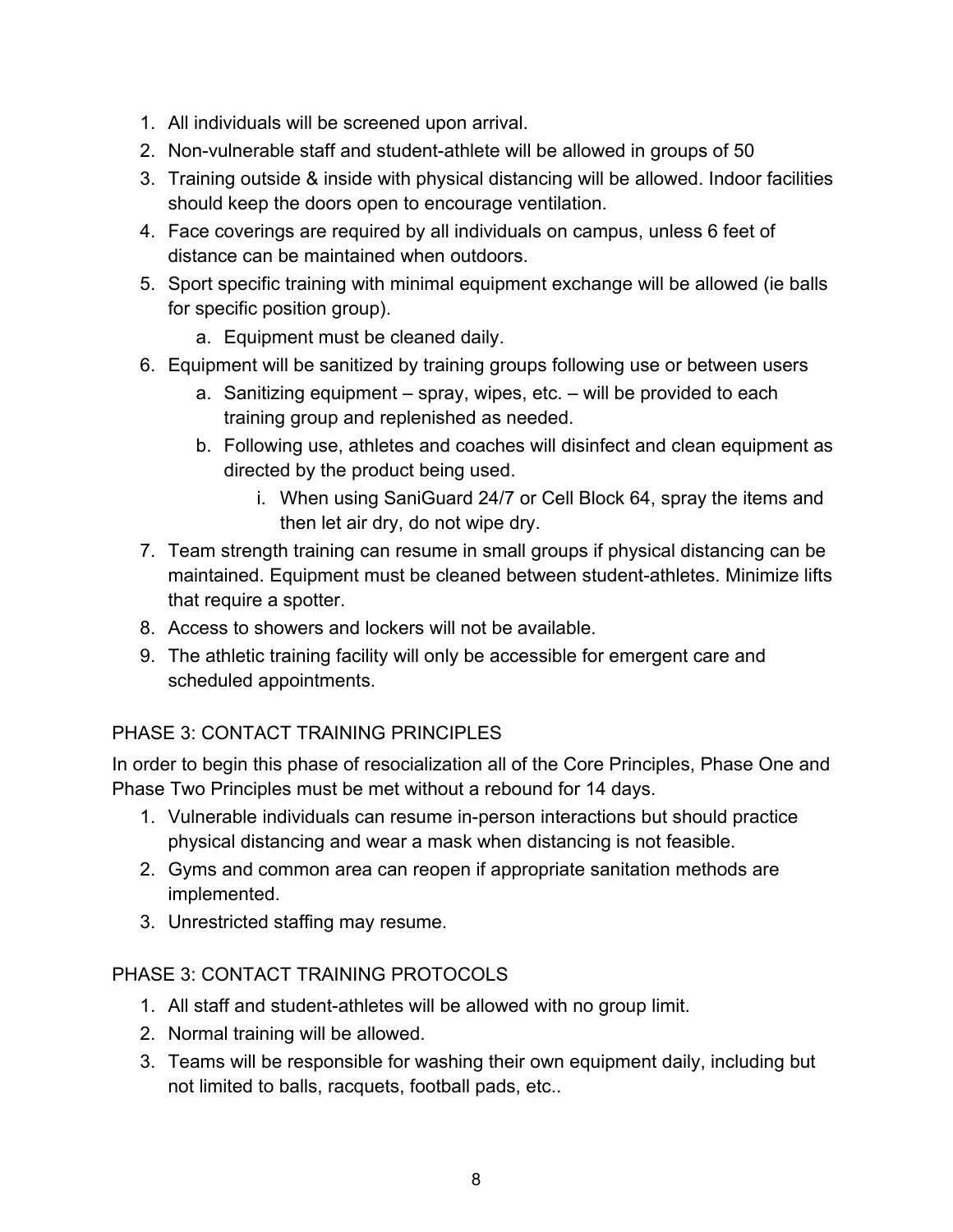- 4. Team strength training can resume, with cleaning in between teams, completed by the team before leaving.
- 5. Access to showers and lockers will be available for an hour before and after practice.
- 6. The athletic training facility will be accessible for pre-practice preparations, emergent care, and scheduled appointments.
- 7. It is expected that Facility Managers will wash school issued gear.

# **ATHLETIC TRAINING DAILY OPERATIONAL PROCEDURES**

This section is designed to provide guidelines in conjunction with the De Anza College COVID-19 Task Force in regard to the operation procedures of the Athletic Training department. The following outlines how the athletic trainers are expected to function during resocialization.

- 1. Student-athletes will be screened prior to arrival by completing a symptom checklist (8-part questionnaire submitted via Sway) and will have their temperature measured onsite. A temperature above 100.4 degrees Fahrenheit will be considered a positive finding and managed as if the student-athlete has COVID-19.
- 2. Student-athletes will still need to use the Modo app in addition to Sway.
- 3. Appropriate PPE will be worn by anyone in the athletic training facility.
- 4. Student-athletes using the facility will be required to wash their hands with soap and water before receiving treatment and before leaving the facility.
- 5. Physical distancing in the athletic training facility will be observed in Phases One and Two.
- 6. Hands on treatment will be minimized in Phases One and Two.
- 7. Home exercise rehabilitation programs will be provided, and the athletic trainers will be available for telehealth appointments via Healthy Roster.
- 8. All pieces of equipment will be stored away behind locked doors.
- 9. Mitigation of spread between teams will be the number one priority; therefore, team separation protocols will be adapted.
- 10.Two facilities will be utilized to maintain team separation. The athletic training facility will serve football, men's & women's soccer, and men's & women's cross country. PE 15 will serve volleyball and men's & women's water polo.
- 11.The maximum number of individuals in either facility in accordance with the Return to Campus Plan and COVID Prevention Program documents.
- 12.Training schedules should be strategically planned to allow for team separation \*see appendix for an example schedule.
- 13.The athletic training facility will be appropriately cleaned between team use by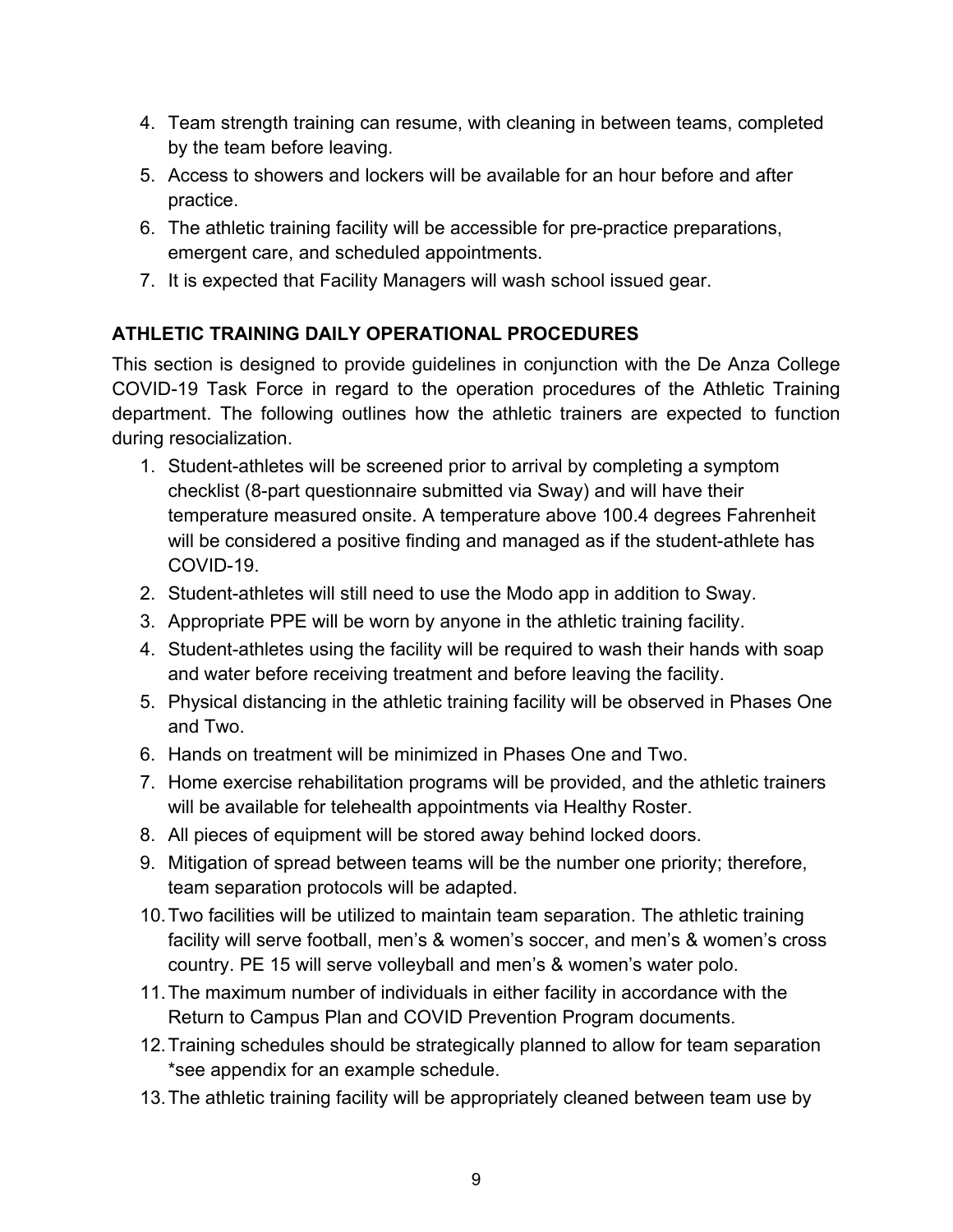the athletic training facility. Student-athletes will continue to use disinfectant wipes on tables or equipment that they use before and after their individual use.

- 14.Student-athletes will be expected to bring their own water in Phases One and Two. Hydration systems will be assigned to a team in Phase Three and will be thoroughly cleaned and sanitized daily.
- 15.Premade ice bags will be available in the garage to limit traffic through the athletic training facility. Hand sanitizer will be used before applying the ice.
- 16.Treatment documentation will be done completely online and entirely by the sports medicine team.
- 17.Information and updates from the CPHD, SCCPHD, and CCCAA will be sent to student- athletes via Healthy Roster.

# **GAME MANAGEMENT PROCEDURES**

This section is designed to provide guidelines in conjunction with the De Anza College COVID- 19 Task Force in regard to the operational procedures during events. The following outlines what changes need to occur on competition days.

- 1. Screening will be done upon arrival and before leaving for away games for all travelers (including staff).
- 2. Communication with the host site athletic trainer will be expected.
- 3. Officials are expected to screen at home and communicate with game. management staff the day of the event to ensure no symptoms are exhibited.
- 4. Depending on the current Phase according to the Return to Campus Plan, fans may be prohibited from attending.
- 5. Post-game handshakes are not recommended.
- 6. Appropriate supplies of PPE need to be considered (ie on game days more supplies need to be on hand in the event of a possible exposure, gear must be given to all in attendance).
- 7. An appropriately sized room will need to be identified as the area to vacate to, in the event of an emergency such as lightning.
- 8. A non-communal area will need to be designated for the visiting team. This room will have a time limit and will need to be cleaned before another team uses it
- 9. Teams will be provided minimal treatment by host site athletic trainer when travelling.
- 10.Visiting teams will be provided treatment at the event site if needed. Do not send visiting teams to the Athletic Training Facility.
- 11.Medkits will be assigned to a team and needs to be disinfected after travelling and before being returned to the athletic trainers.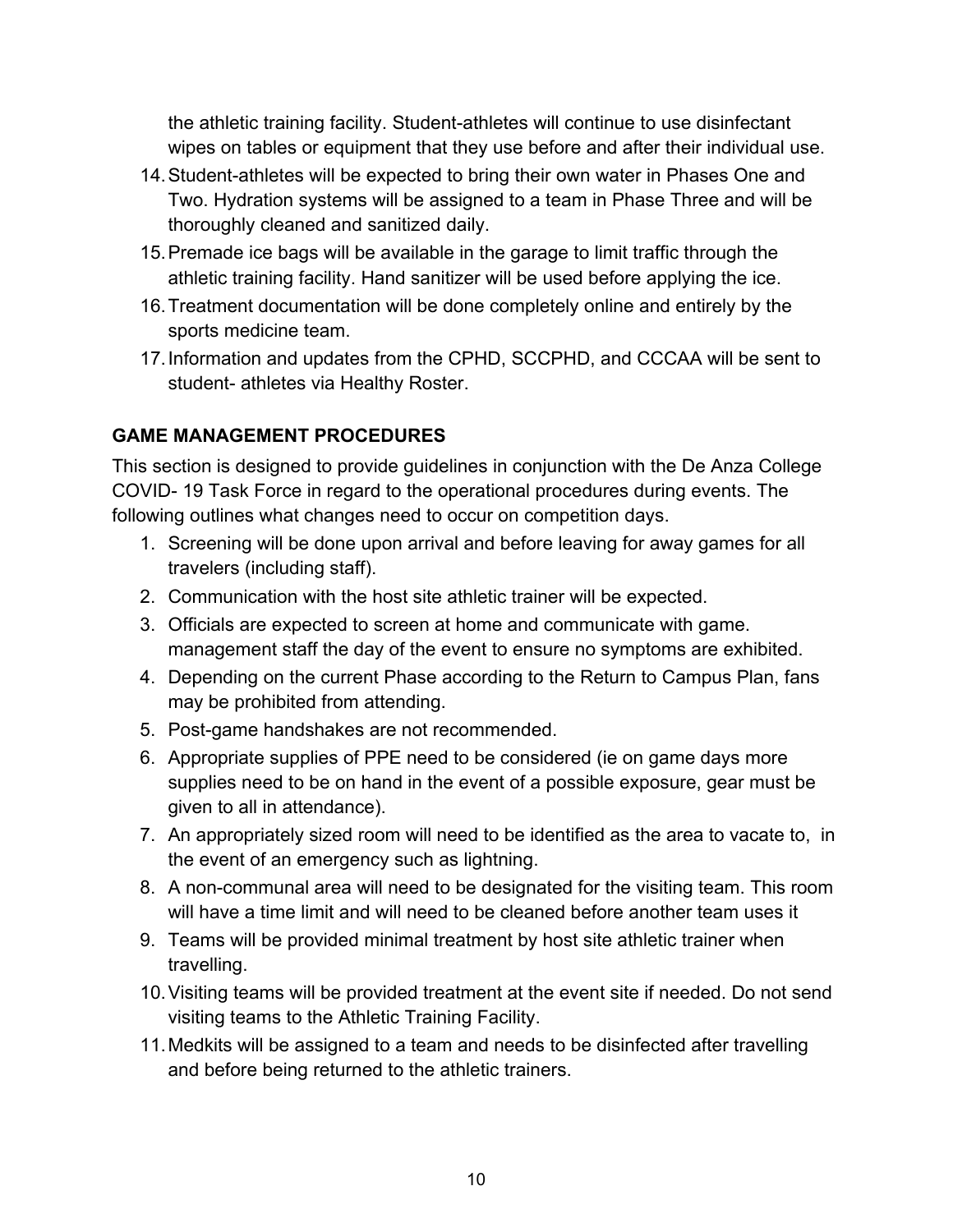### **RESPONSE TO POSITIVE COVID TEST**

These procedures are in addition to procedures outlined in the District Return to Campus Plan.

- 1. In response to a positive test, it will be the Athletic Director's responsibility to notify the college, the department, and those who may been exposed
- 2. The fitness center conference center will be designated as the isolation room. In the event that a student-athlete or staff member becomes acutely symptomatic, they will be immediately placed in this room and asked to be transported for selfisolation or rapid testing.
- 3. Self-isolation procedures will be told to all staff and student-athletes
- 4. Student-athletes and staff that may have been exposed will need to selfquarantine for 14 days from the last time of exposure and will not be allowed on campus during this time.
- 5. Return to sport from a positive test will be a progressive return. As much of the long-term effects of COVID-19 are still unknown it is important to implement a slow and controlled return.

# **CONTINGENCY CHANGES TO MORE RESTRICTIVE PHASES/STAGES**

Should Federal, State, or Local guidelines change to more restrictive regulations that will impact the Athletics/PE program, the following guidelines will be implemented to meet the more restrictive requirements:

- 1. In-person classes will revert to the appropriate Phase/Stage based upon the updated State of California Tier and local regulations. Changes may include a reduction of occupancy numbers within a room/facility/area, or a complete return to online instruction.
- 2. The change to a more restrictive Phase/Stage shall be implemented as soon as possible when increased COVID protection is required.
- 3. When restrictions are lifted/eased, the College will evaluate and coordinate returning of individual programs/classes to the less restrictive requirements.

#### **REFERENCES**

The below documents were used in the preparation of this document:

COVID-19 INDUSTRY GUIDANCE – Institutions of Higher Education – California Department of Public Health – September 30, 2020.

<https://files.covid19.ca.gov/pdf/guidance-higher-education--en.pdf>

Outdoor and Indoor Youth and Recreational Adult Sports – California Department of Public Health – February 19, 2021